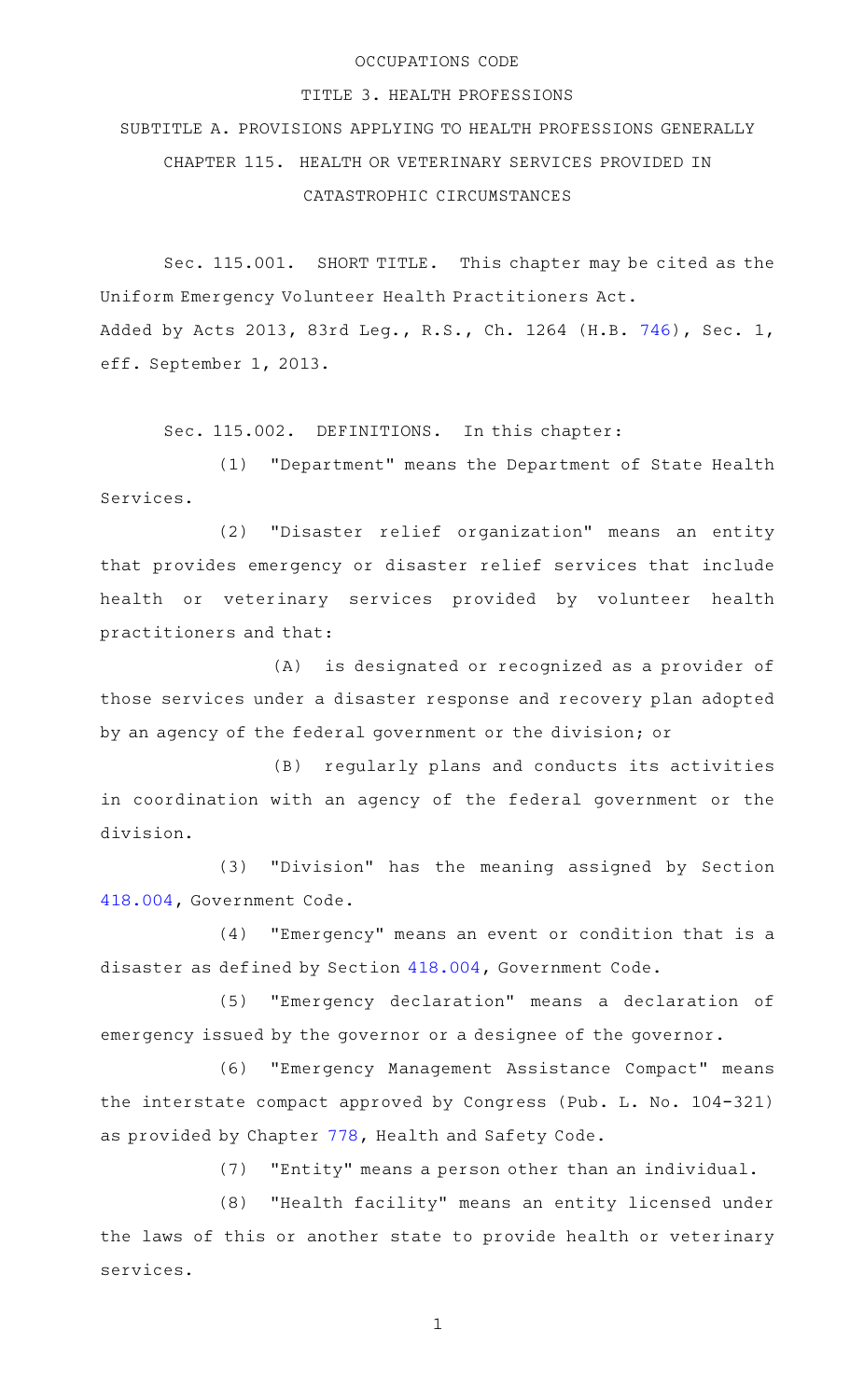(9) "Health practitioner" means an individual licensed under the laws of this or another state to provide health or veterinary services.

(10) "Health services" means the provision of treatment, care, advice or guidance, or other services or supplies related to the health or death of individuals or human populations, to the extent necessary to respond to an emergency, including:

(A) with respect to the physical or mental condition or functional status of an individual or the structure or function of the body:

(i) preventive, diagnostic, therapeutic, rehabilitative, maintenance, or palliative care; and

(ii) counseling and assessment procedures or other related services;

 $(B)$  the sale or dispensing of a drug, a device, equipment, or another item to an individual in accordance with a prescription; and

(C) funeral, cremation, cemetery, or other mortuary services.

(11) "Host entity" means an entity operating in this state that uses volunteer health practitioners to respond to an emergency.

(12) "License" means an authorization by a state agency to engage in health or veterinary services that are unlawful without the authorization. The term includes authorization under the laws of this state to an individual to provide health or veterinary services based on a national certification issued by a public or private entity.

(13) "Scope of practice" means the extent of the authorization to provide health or veterinary services granted to a health practitioner by a license issued to the practitioner in the state in which the principal part of the practitioner 's services are rendered, including any conditions imposed by the licensing authority.

(14) "Veterinary services" means the provision of treatment, care, advice or guidance, or other services or supplies related to the health or death of an animal or to animal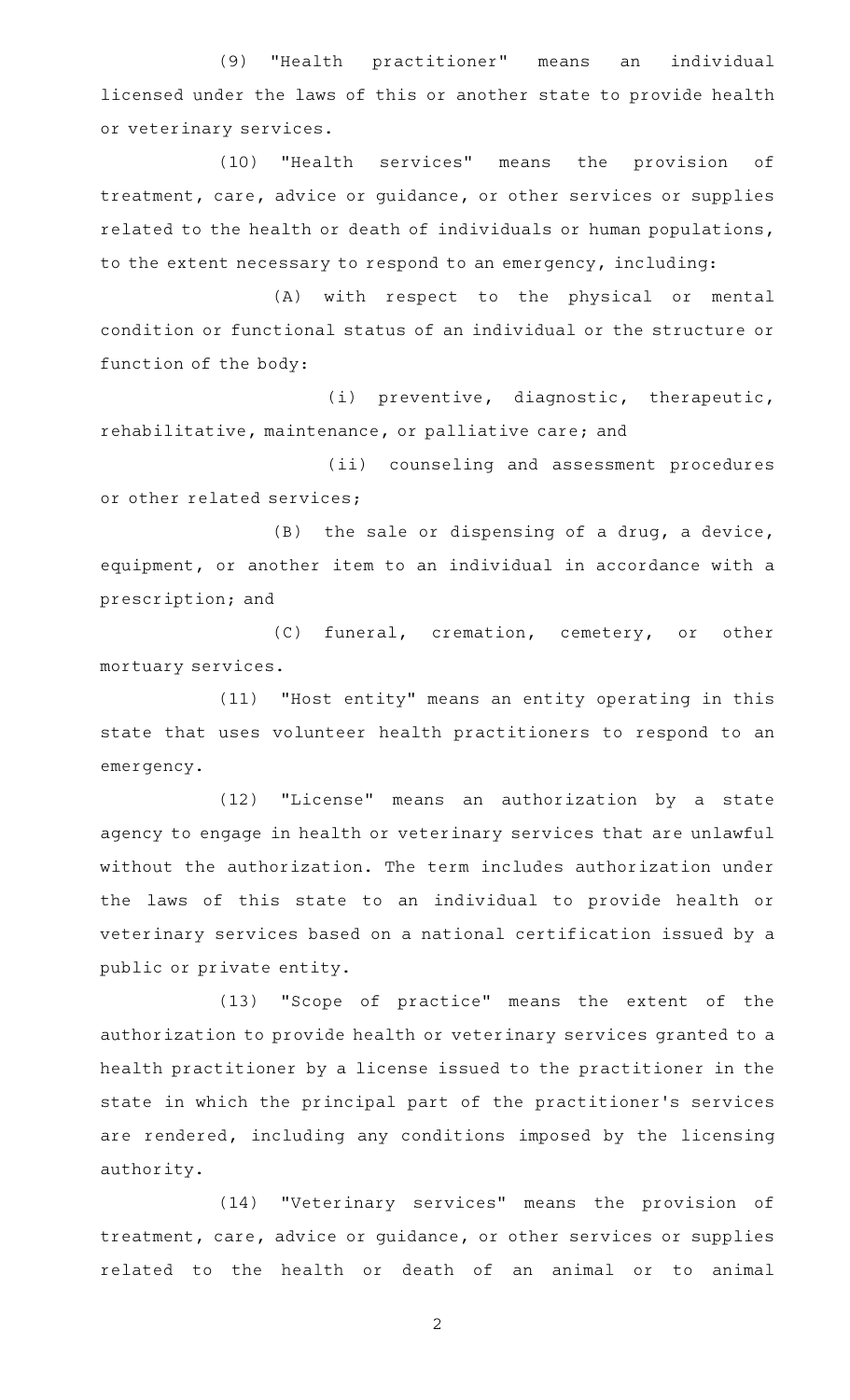populations, to the extent necessary to respond to an emergency, including:

(A) diagnosis, treatment, or prevention of an animal disease, injury, or other physical or mental condition by the prescription, administration, or dispensing of a vaccine, a drug, surgery, or therapy;

(B) use of a procedure for reproductive management; and

(C) monitoring and treatment of animal populations for diseases that have spread or demonstrate the potential to spread to humans.

(15) "Volunteer health practitioner" means a health practitioner who provides health or veterinary services without compensation. The term does not include a practitioner who receives compensation under a preexisting employment relationship with a host entity or affiliate that requires the practitioner to provide health services in this state, unless the practitioner is not a resident of this state and is employed by a disaster relief organization providing services in this state while an emergency declaration is in effect.

Added by Acts 2013, 83rd Leg., R.S., Ch. 1264 (H.B. [746](http://www.legis.state.tx.us/tlodocs/83R/billtext/html/HB00746F.HTM)), Sec. 1, eff. September 1, 2013.

Sec. 115.003. APPLICABILITY TO VOLUNTEER HEALTH PRACTITIONERS. This chapter applies to volunteer health practitioners who are registered with the system administered by the department under Section [115.005](http://www.statutes.legis.state.tx.us/GetStatute.aspx?Code=OC&Value=115.005) and who provide health or veterinary services in this state for a host entity while an emergency declaration is in effect.

Added by Acts 2013, 83rd Leg., R.S., Ch. 1264 (H.B. [746](http://www.legis.state.tx.us/tlodocs/83R/billtext/html/HB00746F.HTM)), Sec. 1, eff. September 1, 2013.

Sec. 115.004. REGULATION OF SERVICES DURING EMERGENCY. (a) While an emergency declaration is in effect, the division by order may limit, restrict, or otherwise regulate:

(1) the duration of practice by volunteer health practitioners;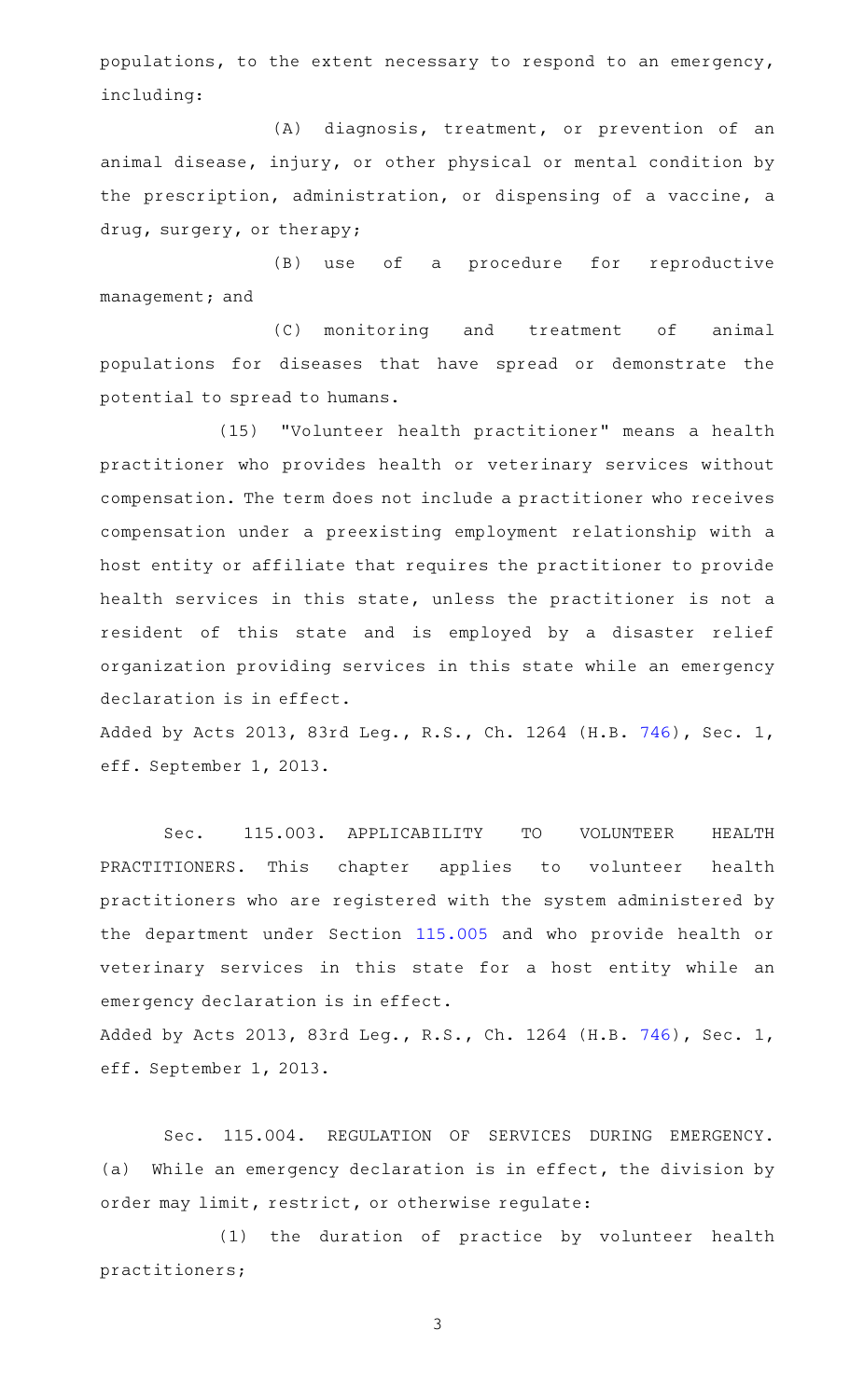(2) the geographical areas in which volunteer health practitioners may practice;

(3) the types of volunteer health practitioners who may practice; and

(4) any other matters necessary to coordinate effectively the provision of health or veterinary services during the emergency.

(b) An order issued under Subsection (a) may take effect immediately, without prior notice or comment, and is not a rule within the meaning of Chapter [2001](http://www.statutes.legis.state.tx.us/GetStatute.aspx?Code=GV&Value=2001), Government Code.

(c)AAA host entity that uses volunteer health practitioners to provide health or veterinary services in this state shall:

(1) consult and coordinate its activities with the division to the extent practicable to provide for the efficient and effective use of volunteer health practitioners; and

(2) comply with laws in addition to this chapter relating to the management of emergency health or veterinary services.

Added by Acts 2013, 83rd Leg., R.S., Ch. 1264 (H.B. [746](http://www.legis.state.tx.us/tlodocs/83R/billtext/html/HB00746F.HTM)), Sec. 1, eff. September 1, 2013.

Sec. 115.005. VOLUNTEER HEALTH PRACTITIONER REGISTRATION SYSTEM. (a) The department shall administer a volunteer health practitioner registration system that:

(1) accepts applications for the registration of volunteer health practitioners before or during an emergency;

(2) includes information about the licensing and good standing of health practitioners that is accessible by authorized persons;

(3) is capable of confirming whether a health practitioner is licensed and in good standing before health or veterinary services are provided by the practitioner under this chapter; and

(4) includes information regarding the results of a criminal history record information check performed on the volunteer health practitioners listed in the system.

(b) To satisfy a requirement of Subsection (a) or (c), the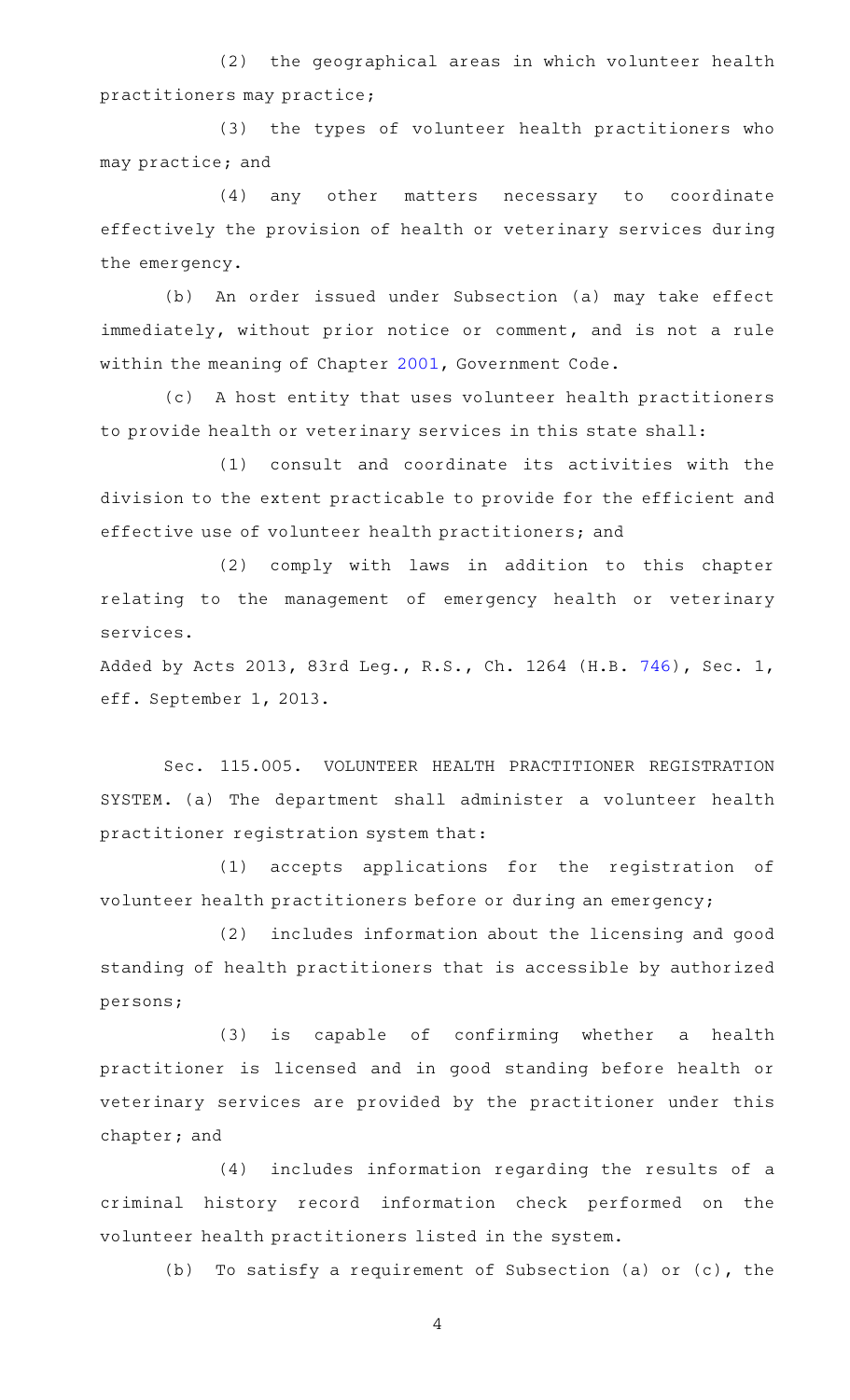department may:

(1) use information available in the Texas disaster volunteer registry maintained by the department; or

(2) enter into agreements with disaster relief organizations or the verification systems of other states for the advance registration of volunteer health practitioners under 42 U.S.C. Section 247d-7b.

(c) While an emergency declaration is in effect, a state agency that grants a license to a health practitioner shall coordinate with the department to provide licensing or criminal history record information for volunteer health practitioners seeking registration under this chapter.

(d) If an applicant for registration under this chapter has an unacceptable licensing or criminal history, the department may not allow the applicant to register and the applicant may not serve as a volunteer health practitioner under this chapter.

(e) While an emergency declaration is in effect, the division, a person authorized to act on behalf of the division, or a host entity may confirm whether volunteer health practitioners used in this state are registered with the registration system under Subsection (a). Confirmation is limited to obtaining the identity of the practitioners from the system and determining whether the system indicates that the practitioners are licensed and in good standing and have an acceptable criminal history.

(f) On request by a person in this state authorized under Subsection (e) or a similarly authorized person in another state, the department shall notify the person of the identity of volunteer health practitioners registered with the registration system and whether the practitioners are licensed and in good standing and have an acceptable criminal history.

(g) A host entity is not required to use the services of a volunteer health practitioner even if the practitioner is registered with the registration system and the system indicates that the practitioner is licensed and in good standing and has an acceptable criminal history.

Added by Acts 2013, 83rd Leg., R.S., Ch. 1264 (H.B. [746](http://www.legis.state.tx.us/tlodocs/83R/billtext/html/HB00746F.HTM)), Sec. 1, eff. September 1, 2013.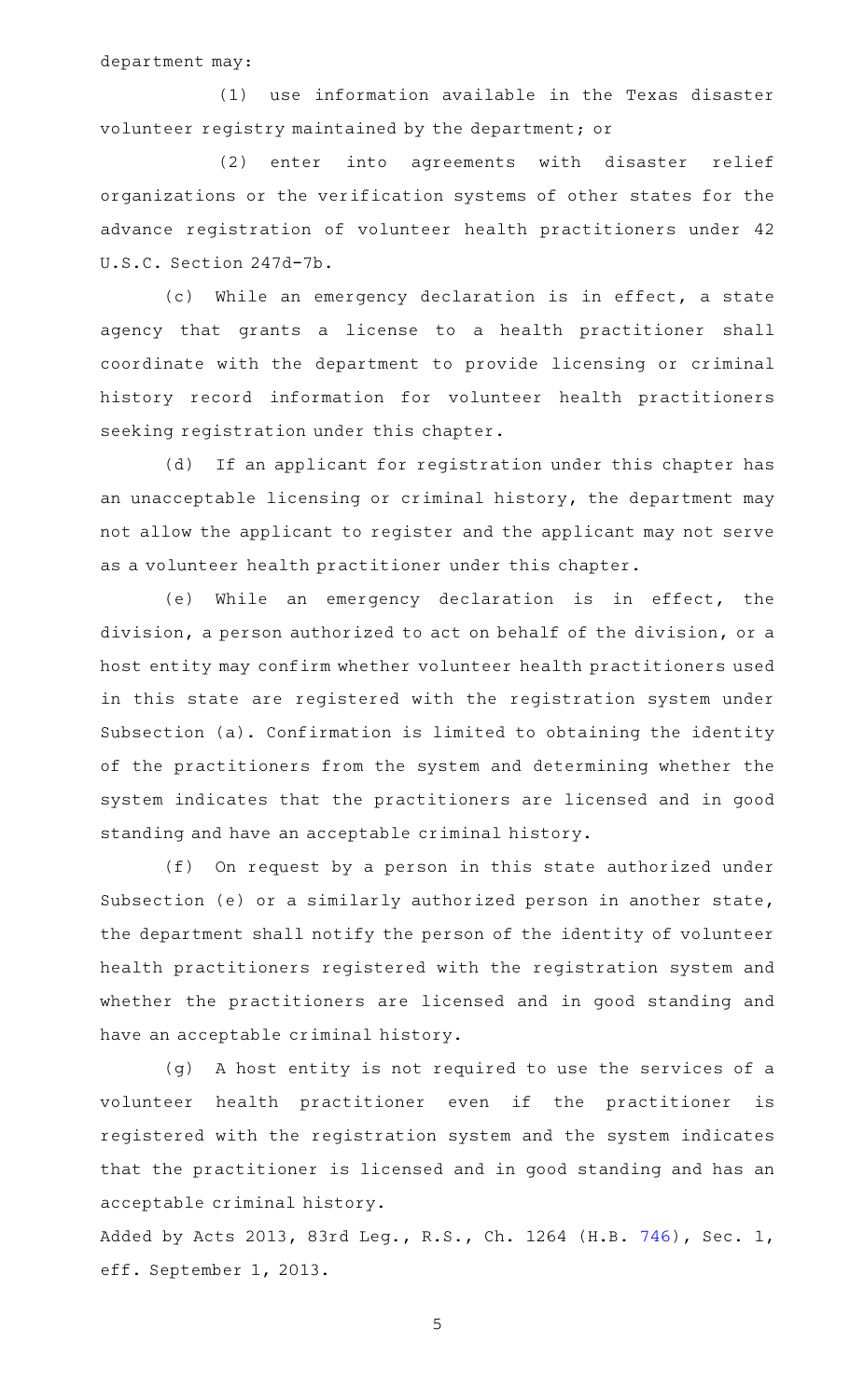Sec. 115.006. RECOGNITION OF VOLUNTEER HEALTH PRACTITIONERS LICENSED IN OTHER STATES. (a) While an emergency declaration is in effect, a volunteer health practitioner registered with the registration system under Section [115.005](http://www.statutes.legis.state.tx.us/GetStatute.aspx?Code=OC&Value=115.005) who is licensed and in good standing in another state and has an acceptable criminal history may practice in this state to the extent authorized by this chapter as if the practitioner were licensed in this state.

(b) A volunteer health practitioner qualified under Subsection (a) is not entitled to the protections of this chapter if the practitioner is licensed in more than one state and any license of the practitioner is suspended, revoked, or subject to an agency order limiting or restricting practice privileges or has been voluntarily terminated under threat of sanction.

Added by Acts 2013, 83rd Leg., R.S., Ch. 1264 (H.B. [746](http://www.legis.state.tx.us/tlodocs/83R/billtext/html/HB00746F.HTM)), Sec. 1, eff. September 1, 2013.

Sec. 115.007. NO EFFECT ON CREDENTIALING AND PRIVILEGING. (a) In this section:

(1) "Credentialing" means obtaining, verifying, and assessing the qualifications of a health practitioner to provide treatment, care, or services in or for a health facility.

(2) "Privileging" means the authorizing by an appropriate authority, such as a governing body, of a health practitioner to provide specific treatment, care, or services at a health facility subject to limits based on factors that include license, education, training, experience, competence, health status, and specialized skill.

(b) This chapter does not affect credentialing or privileging standards of a health facility and does not preclude a health facility from waiving or modifying those standards while an emergency declaration is in effect.

Added by Acts 2013, 83rd Leg., R.S., Ch. 1264 (H.B. [746](http://www.legis.state.tx.us/tlodocs/83R/billtext/html/HB00746F.HTM)), Sec. 1, eff. September 1, 2013.

Sec. 115.008. PROVISION OF VOLUNTEER HEALTH OR VETERINARY SERVICES; ADMINISTRATIVE SANCTIONS. (a) Subject to Subsections (b)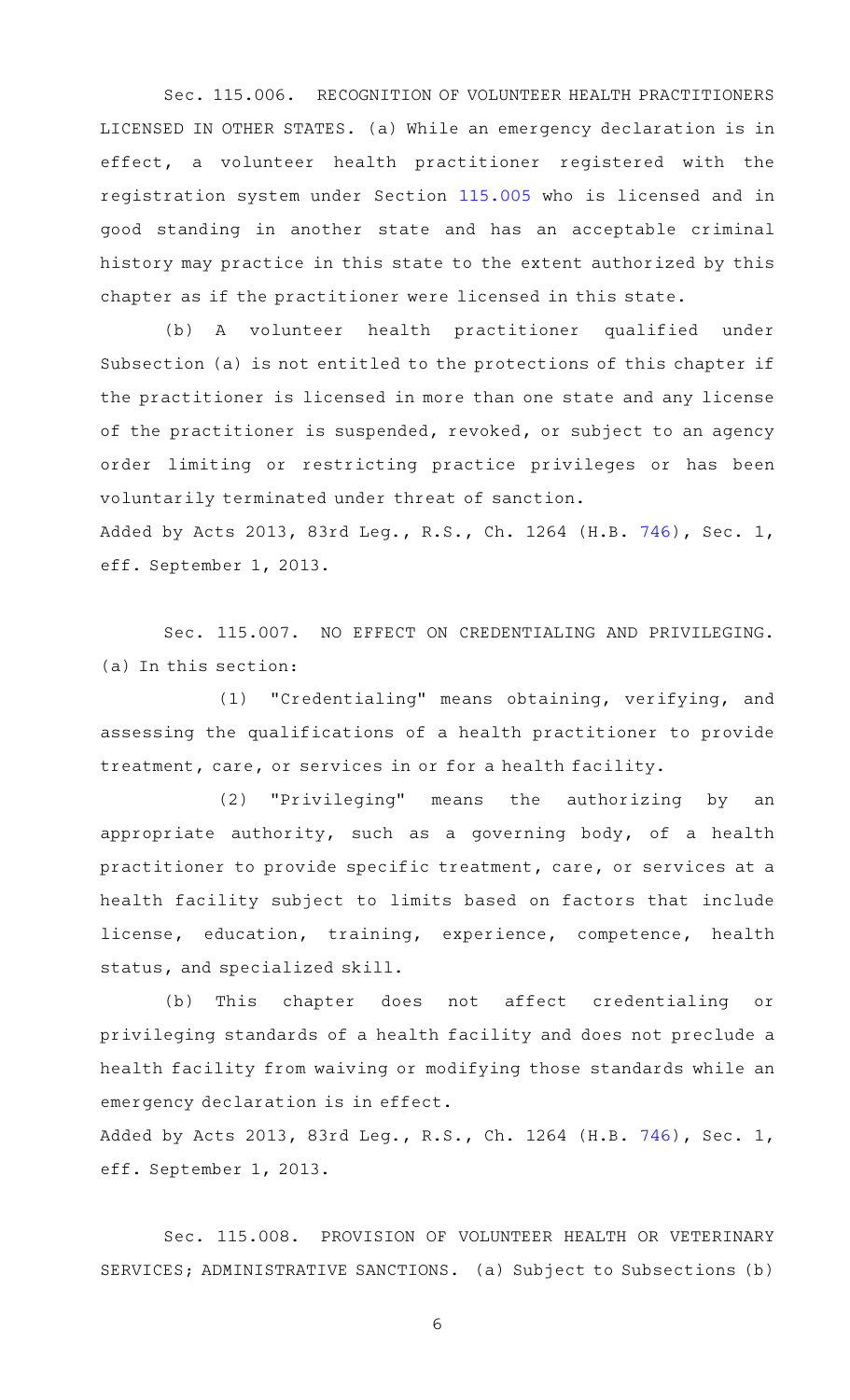and (c), a volunteer health practitioner shall adhere to the scope of practice for a similarly licensed practitioner established by the licensing provisions or other laws of this state.

(b) Except as otherwise provided by Subsection (c), this chapter does not authorize a volunteer health practitioner to provide a service that is outside the practitioner 's scope of practice, even if a similarly licensed practitioner in this state would be permitted to provide the service.

(c) The division may modify or restrict the health or veterinary services that a volunteer health practitioner may provide under this chapter. An order under this subsection may take effect immediately, without prior notice or comment, and is not a rule within the meaning of Chapter [2001](http://www.statutes.legis.state.tx.us/GetStatute.aspx?Code=GV&Value=2001), Government Code.

(d) A host entity may restrict the health or veterinary services that a volunteer health practitioner may provide under this chapter.

(e)AAA volunteer health practitioner does not engage in unauthorized practice unless the practitioner has reason to know of any limitation, modification, or restriction under this section or that a similarly licensed practitioner in this state would not be permitted to provide the service. A volunteer health practitioner has reason to know of a limitation, modification, or restriction or that a similarly licensed practitioner in this state would not be permitted to provide a service if:

(1) the practitioner knows the limitation, modification, or restriction exists or that a similarly licensed practitioner in this state would not be permitted to provide the service; or

(2) from all the facts and circumstances known to the practitioner at the relevant time, a reasonable person would conclude that the limitation, modification, or restriction exists or that a similarly licensed practitioner in this state would not be permitted to provide the service.

(f) In addition to the authority granted by the law of this state other than this chapter to regulate the conduct of health practitioners, a licensing board or other disciplinary authority in this state: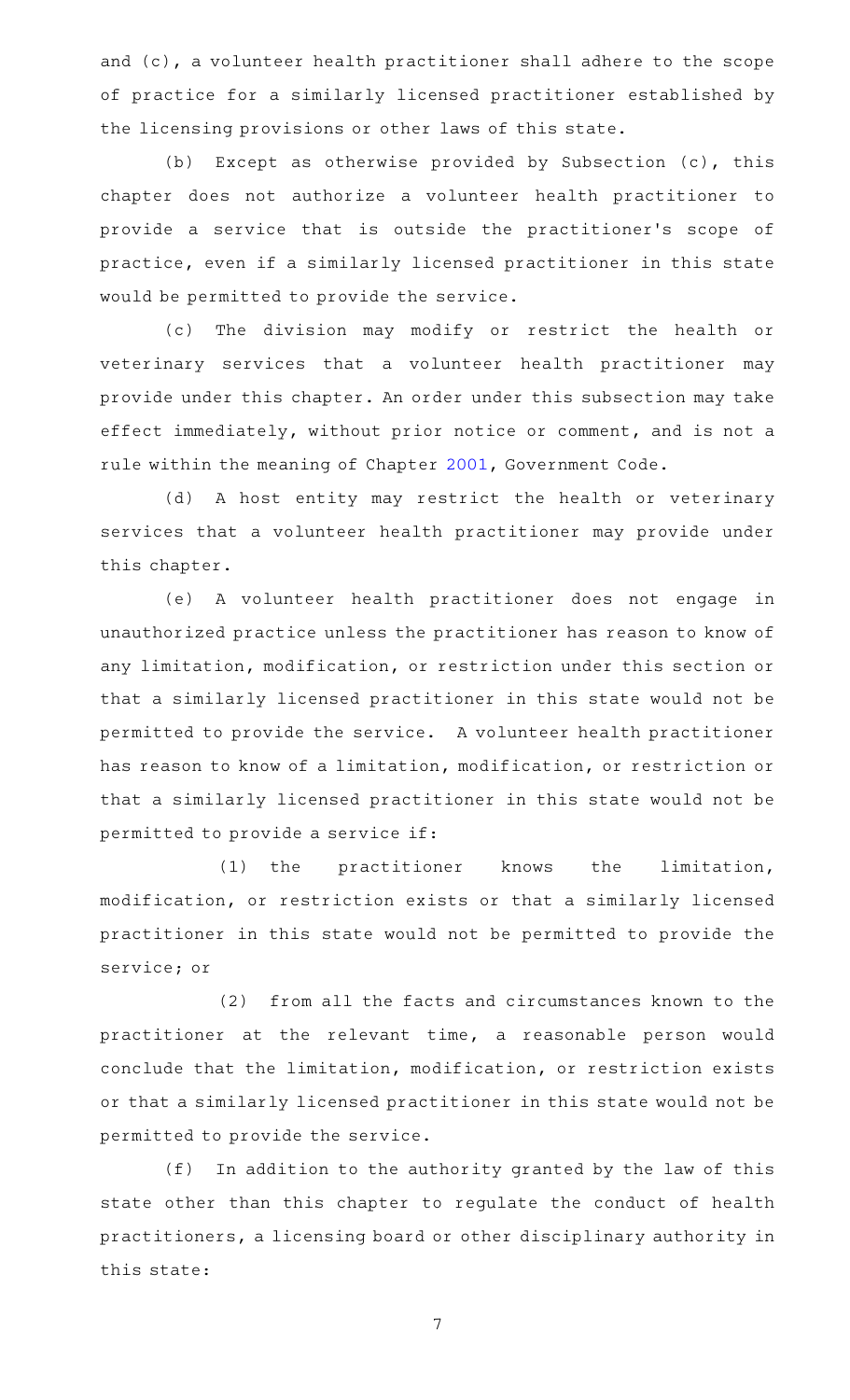(1) may impose administrative sanctions on a health practitioner licensed in this state for conduct outside of this state in response to an out-of-state emergency;

(2) may impose administrative sanctions on a practitioner not licensed in this state for conduct in this state in response to an in-state emergency; and

(3) shall report any administrative sanction imposed on a practitioner licensed in another state to the appropriate licensing board or other disciplinary authority in any other state in which the practitioner is known to be licensed.

(g) In determining whether to impose an administrative sanction under Subsection (f), a licensing board or other disciplinary authority shall consider the circumstances in which the conduct took place, including any exigent circumstances, and the practitioner's scope of practice, education, training, experience, and specialized skill.

Added by Acts 2013, 83rd Leg., R.S., Ch. 1264 (H.B. [746](http://www.legis.state.tx.us/tlodocs/83R/billtext/html/HB00746F.HTM)), Sec. 1, eff. September 1, 2013.

Sec. 115.009. RELATION TO OTHER LAWS. (a) This chapter does not limit rights, privileges, or immunities provided to volunteer health practitioners by laws other than this chapter. Except as otherwise provided by Subsection (b), this chapter does not affect requirements for the use of health practitioners under the Emergency Management Assistance Compact.

(b) The division, under the Emergency Management Assistance Compact, may incorporate into the emergency forces of this state volunteer health practitioners who are not officers or employees of this state or a political subdivision of this state. Added by Acts 2013, 83rd Leg., R.S., Ch. 1264 (H.B. [746](http://www.legis.state.tx.us/tlodocs/83R/billtext/html/HB00746F.HTM)), Sec. 1,

Sec. 115.010. REGULATORY AUTHORITY. The division may adopt

eff. September 1, 2013.

rules to implement this chapter. In adopting rules, the division shall consult with and consider the recommendations of the entity established to coordinate the implementation of the Emergency Management Assistance Compact and shall consult with and consider